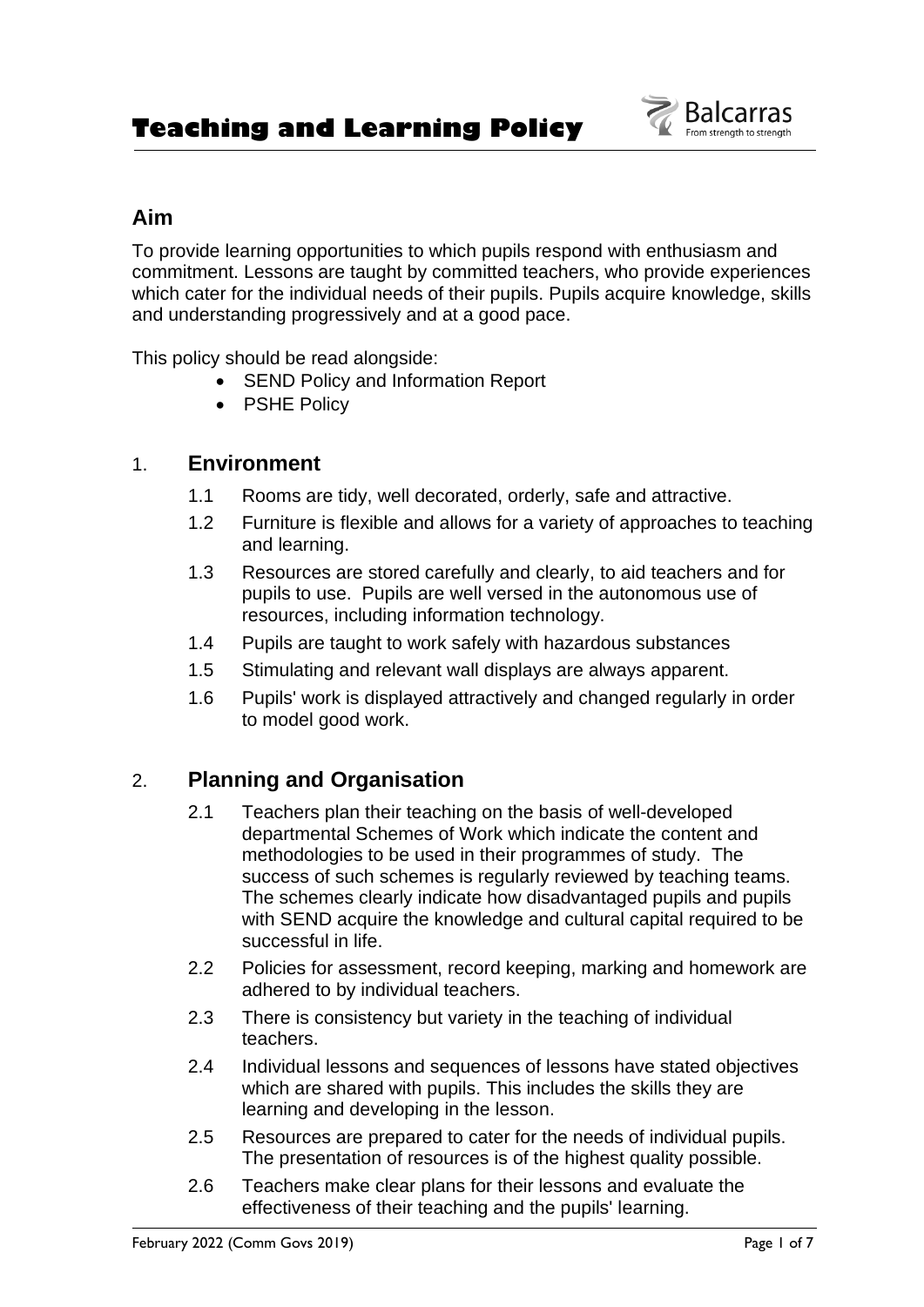

- 2.7 Teachers target their attention on specific pupils and respond to their individual needs.
- 2.8 Schemes of work should highlight opportunities to develop literacy and numeracy skills and teachers should consider these aspects when planning lessons.
- 2.9 When planning lessons, teachers will take account of the pupils with SEND in their classes and how any Teacher Assistant support that has been allocated to the class or to a student with an EHCP, can be best deployed. Further information about Teaching Assistants in lessons can be found in the school's SEND Policy and Information report.
- 2.10 Pupils on the SEND register will have a pupil passport, that outlines strategies for supporting the pupil. Teachers will read the pupil passport and employ the strategies best suited to each lesson. Further details about pupil passports can be found in the school's SEND policy and Information report.

# 3. **Quality of Teaching**

- 3.1 Teachers have a secure knowledge and understanding of the subject being taught.
- 3.2 Teachers employ a wide variety of teaching methods to ensure appropriateness for pupils' learning needs.
- 3.3 Teachers have high but realistic expectations of their pupils.
- 3.4 Lessons start on time and have a purposeful pace throughout; they end in an orderly and conclusive fashion.
- 3.5 Teachers give clear instructions to pupils as individuals or as class groups.
- 3.6 Teachers encourage pupils to exercise responsibility for themselves and their learning.
- 3.7 In discussion lessons, teachers:
	- <sup>−</sup> involve all pupils;
	- <sup>−</sup> use a variety of types of questions;
	- <sup>−</sup> encourage two-way, extended dialogue;
	- seek to develop pupils' critical judgement.
- 3.8 When managing the work of individual pupils, teachers:
	- set work which is appropriate to individual needs;
	- <sup>−</sup> encourage reflective and extended independent work;
	- enable pupils to develop basic and higher order reading skills;
	- require pupils to write in a variety of modes for different audiences and purposes;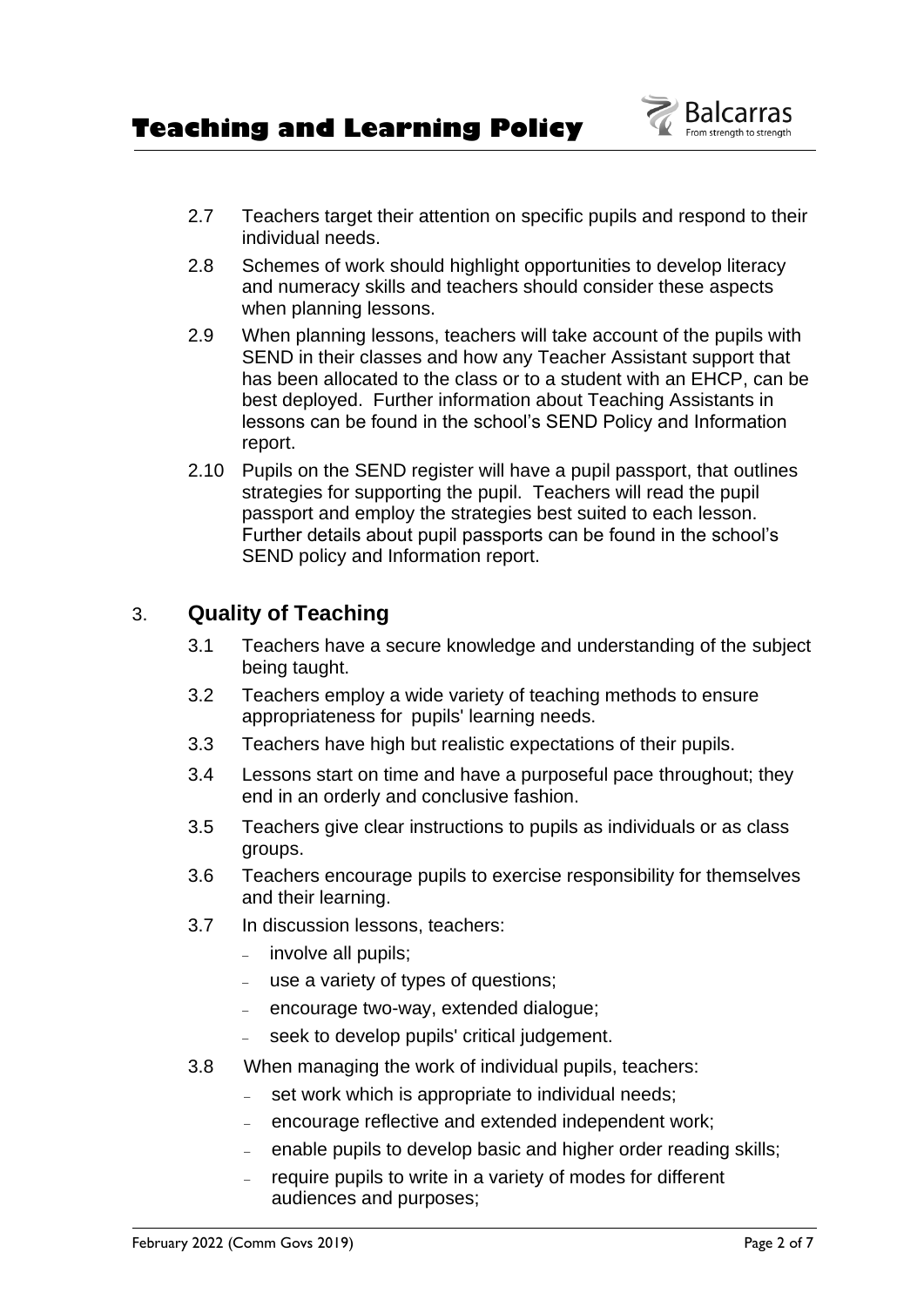**Teaching and Learning Policy** 

- <sup>−</sup> design tasks which enable pupils to apply their skills and knowledge;
- encourage a problem-solving approach to learning.
- 3.9 When managing the work of pupils in groups, teachers:
	- <sup>−</sup> determine the size and nature of the group appropriate to the task;
	- <sup>−</sup> help pupils understand the ways in which groups can work most effectively;
	- set exploratory tasks with clear objectives.
- 3.10 Pupils receive frequent feedback on their performance. Assessment procedures are used which enable individual pupils to be aware of their levels of achievement and the targets that they must set for improvement.
- 3.11 Homework is set regularly and marked promptly, with supportive and constructive comments.
- 3.12 Teachers should encourage pupils to have high standards when using/developing literacy and numeracy skills. Teachers should demonstrate these high standards when using these skills themselves.

## 4. **Quality of Learning**

- 4.1 Pupils respond with enthusiasm to the challenge of tasks which are set.
- 4.2 Pupils make good progress through the application of appropriate skills, commitment and concentration.
- 4.3 Pupils respond well to the variety of demands which are made upon them, they organise themselves and their resources efficiently and effectively.
- 4.4 Pupils are confident and are prepared to seek assistance when they have difficulties. They help each other in a sensible and supportive way.
- 4.5 Pupils have a clear sense of their capabilities, know what they need to do to improve, evaluate their performance and are able to set themselves realistic targets.
- 4.6 Pupils are able to reflect how they learn and what successful strategies are for themselves.

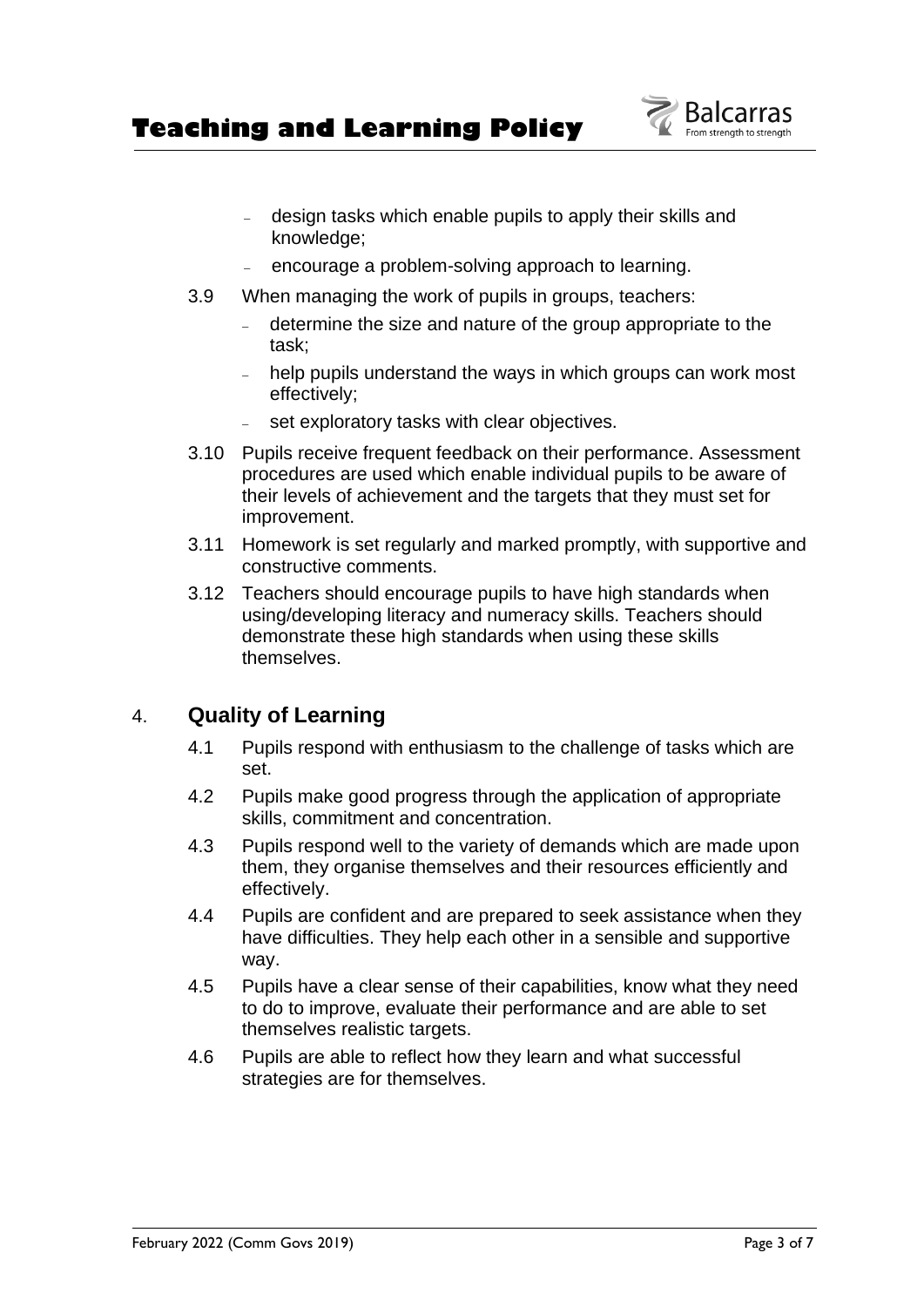

## 5. **Literacy**

5.1 All subjects require a good facility in language in order to access them. Balcarras recognises that, for literacy to play an important role as a vital instrument of learning, teachers across all curriculum areas need to create an environment which provides contexts and conditions to facilitate the development of the core skills of speaking, listening, reading and writing. In order to achieve this the following fundamental principles will underpin our literacy strategy:

#### 5.2 **All teachers in the school are teachers of literacy**

- All members of the school community will model high standards of literacy and have high expectations of literacy in their classrooms.
- Model effective examples of successful speaking and listening for students, showing them how to use language precisely and coherently. Teachers will place explicit value on classroom speak as well as written work recognising that discussion of topics is usually an essential precursor to any written work.
- Members of staff will celebrate students' achievements in literacy and departments will share good practice by exhibiting or exemplifying students' work.
- All teachers will set high expectations, in accordance with the Balcarras minimum standards, in terms of presentation using accurate punctuation, correct spelling, Standard English and legible handwriting.

#### 5.3 **All teachers should receive training on being teachers of literacy.**

- Specific training will be given during INSET sessions either by the Literacy Lead or external speakers.
- Each department has a Literacy Representative who will attend meetings with the Literacy Lead and disseminate information back to their department.
- There will be specific literacy training for ECTs and new staff to Balcarras as part of their induction process.

#### 5.4 **Literacy development should be a feature of programmes of study and should be a key part of departmental development.**

• All schemes of work identify specific opportunities to develop literacy skills whether this be through reading, writing or class discussion. Where appropriate, literacy objectives will be embedded into lessons.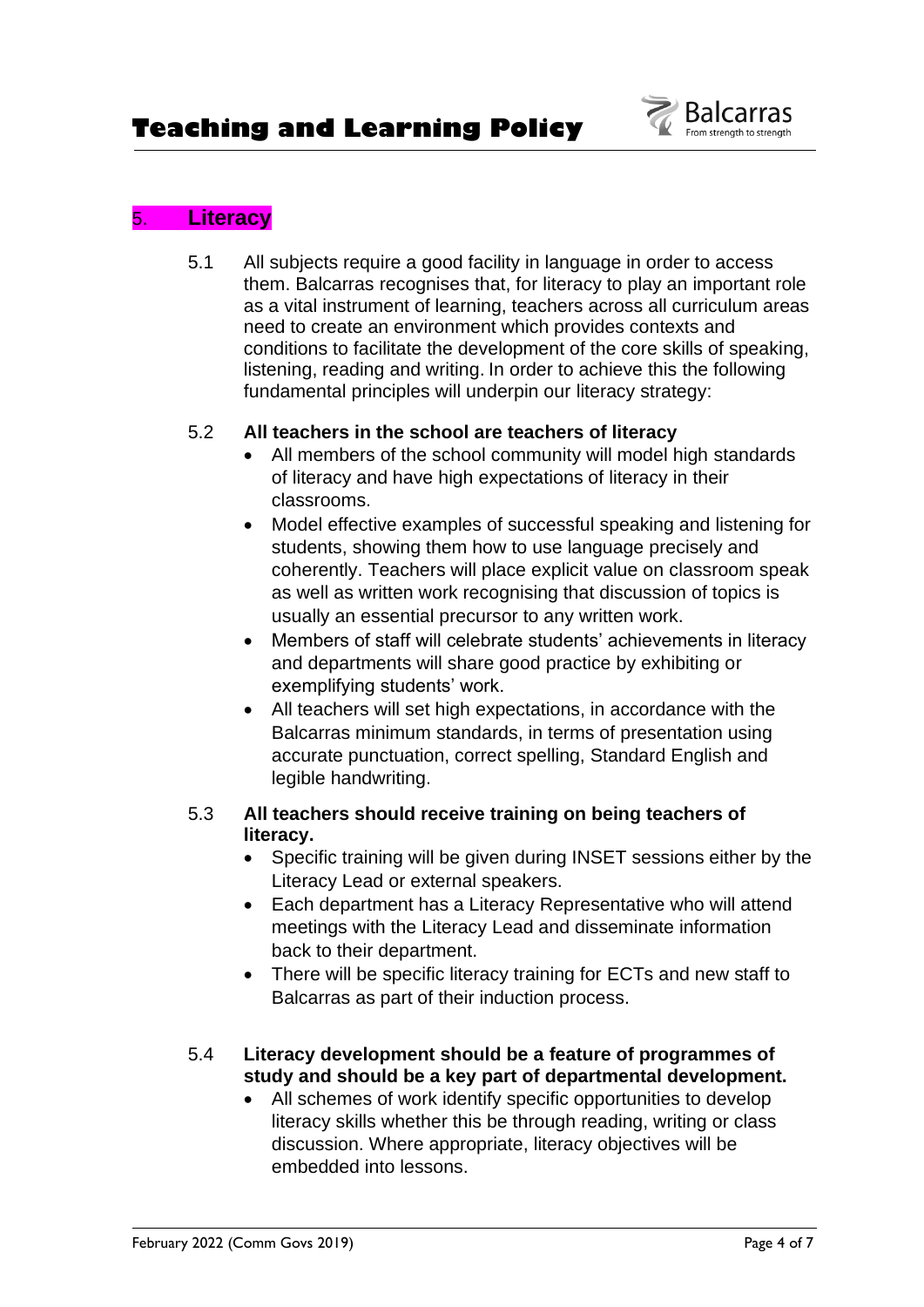# **Teaching and Learning Policy**

- Assessments and extended writing tasks may feature specific literacy success criteria and specific literacy targets may be set accordingly.
- Teachers will explicitly teach reading skills and strategies including skimming, scanning and synthesising information.
- Teachers will explicitly teach both tier 2 and tier 3 vocabulary in their lessons. Teachers will provide appropriate resources eg. word banks, glossaries etc.
- 5.5 **We are a school that believes in the fundamental importance of reading in the development of our young people.** 
	- Promote reading for pleasure as well as for the development of literacy and communication skills through the Library and national events like World Book Day and Cheltenham Literature Festival.
	- KS3 and KS4 tutor groups should have at least one tutor time a week dedicated to reading.
	- Encourage use of the library and promote library events. The librarian will ensure that there are range of events in the library for example: book sales, book mates club.
	- Visiting writers, poets, parents/carers and prominent members of the community are invited to Balcarras to share their love of reading with the students.
	- Encourage wider reading and independent reading in a variety of forms including newspapers, books and magazines. Subjects will promote this through display and the VLE. Wider reading booklets are provided for KS5 pupils.
- 5.6 **We believe in a partnership with parents that sets out the importance of literacy development in the progress of students.**
	- Encourage parents to take an active role in the encouragement of reading; celebration events will support this.
	- Inform parents of literacy events and promote these through the school newsletter, social media and magazine.

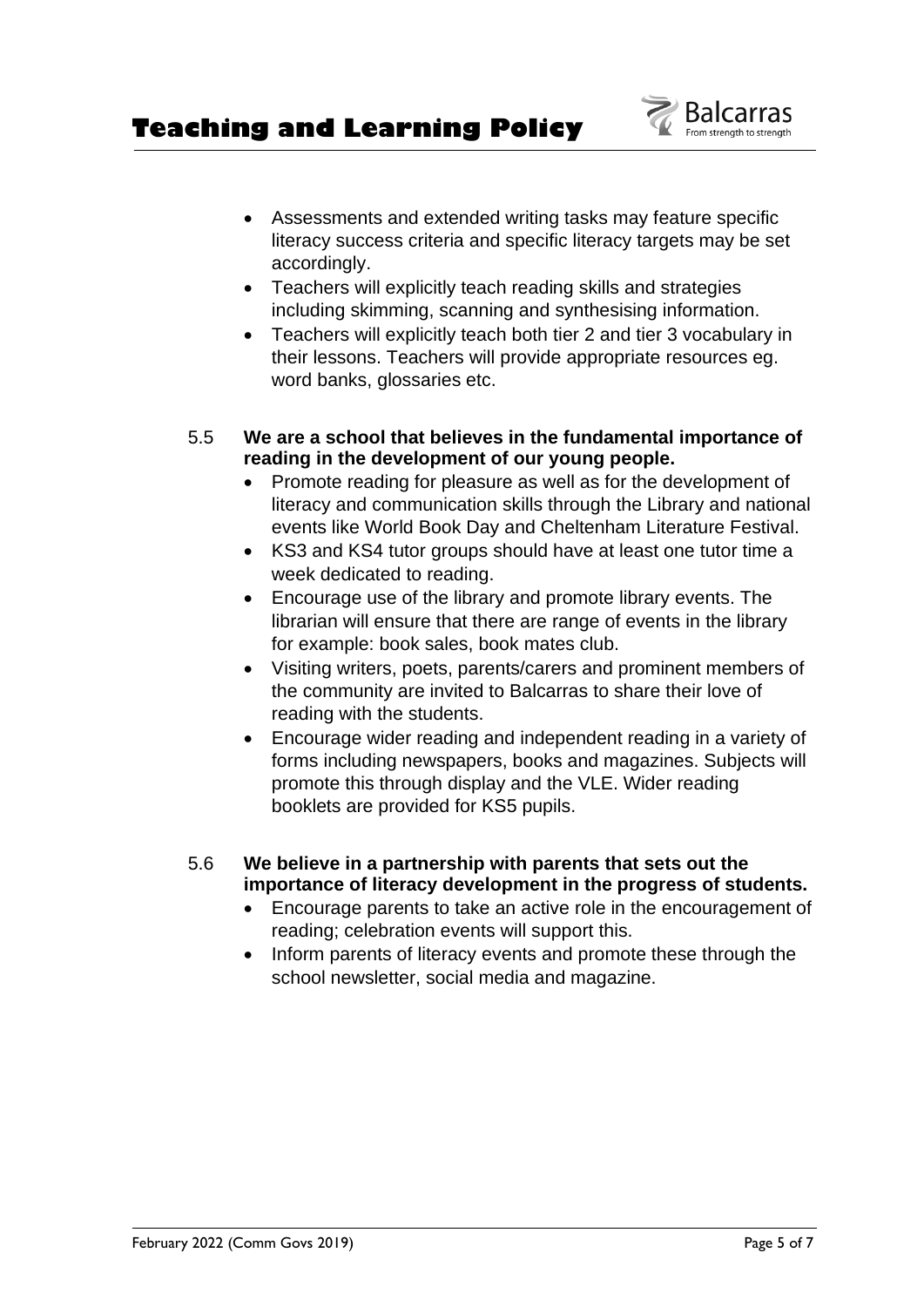

# 6. **Numeracy**

- 6.1 We believe that developing the Numeracy skills is a key requirement that will support the learning of our students across the curriculum and equip them with essential skills for life.
- 6.2 Being numerate goes beyond simply doing basic arithmetic. It means having the confidence and competence to use numbers and think mathematically in everyday life; to interpret and process numbers, measures and interpreting and presenting data. It requires recalling mathematical techniques and an ability to solve problems in a variety of contexts.
- 6.3 This section of the teaching and learning policy aims to:
	- Raise awareness across the whole school of the relevance and importance of Numeracy skills.
	- Identify numeracy needs across all subjects.
	- Every teacher should consider what they teach and why. And know when and how it is taught in other subject areas.
	- Increase consistency by adopting a whole-school approach for certain topics.

### 6.4 Responsibilities

Numeracy co-ordinator

- Make sure all numeracy links with different subjects are mentioned in the Mathematics Scheme of Work for each year group.
- Remind mathematics and non-mathematics teacher of the locations where subject links can be found.
- Make yearly adjustments to the policy where needed.

Mathematics teachers

- Be aware of prerequisites and numeracy links with other subjects. (See SoW)
- Support non-mathematics teachers.
- Apply the suggested techniques and way of displaying work as mentioned in the SoW.

Non – Mathematics teachers

- Not say to students sentences such as "I was never any good at maths"!
- Encourage the use of Mental Arithmetic and estimate to check their answers make sense.
- Reiterate the expectation of every student to have a calculator on them at all times.
- Apply the suggested way of displaying work and subject terminology as agreed with the numeracy coordinator.